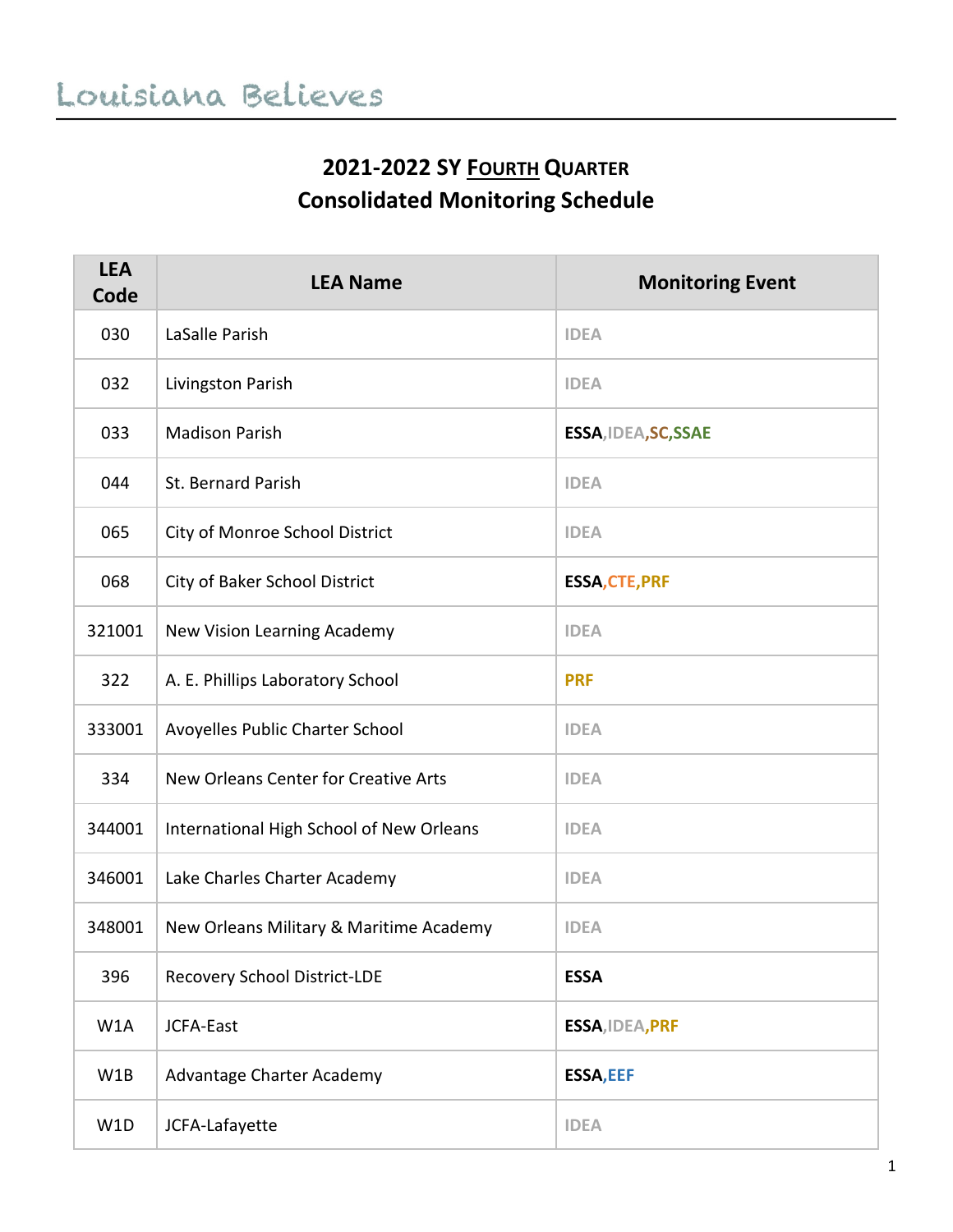## Louisiana Believes

| <b>LEA</b><br>Code | <b>LEA Name</b>                                   | <b>Monitoring Event</b> |
|--------------------|---------------------------------------------------|-------------------------|
| W33                | Lincoln Preparatory School                        | <b>IDEA</b>             |
| W4A                | Delta Charter School MST                          | <b>IDEA</b>             |
| W4B                | Lake Charles College Prep                         | <b>ESSA, SSAE</b>       |
| W6B                | Acadiana Renaissance Charter Academy              | <b>IDEA</b>             |
| W71                | Sophie B. Wright Institute of Academic Excellence | <b>IDEA</b>             |
| W7A                | Louisiana Key Academy                             | ESSA, IDEA              |
| W84                | <b>Impact Charter School</b>                      | <b>ESSA, EEF</b>        |
| W91                | Samuel J. Green Charter School                    | <b>IDEA</b>             |
| W92                | Arthur Ashe Charter School                        | <b>IDEA</b>             |
| W94                | Phillis Wheatley Community School                 | <b>IDEA,SSAE</b>        |
| W95                | Langston Hughes Charter Academy                   | ESSA, SSAE, T3          |
| <b>WAA</b>         | Morris Jeff Community School                      | <b>IDEA</b>             |
| <b>WAE</b>         | Fannie C. Williams Charter School                 | <b>ESSA</b>             |
| <b>WAK</b>         | Southwest Louisiana Charter Academy               | <b>ESSA</b>             |
| <b>WAO</b>         | <b>Dalton Charter School</b>                      | <b>ESSA</b>             |
| <b>WAP</b>         | Lanier Charter School                             | <b>IDEA</b>             |
| WB <sub>2</sub>    | Kenilworth Science and Technology Charter         | <b>ESSA, EEF</b>        |
| <b>WBA</b>         | Einstein Charter School at Village De L'est       | ESSA, IDEA, EEF, SSAE   |
| <b>WBB</b>         | Benjamin Franklin High School                     | <b>IDEA</b>             |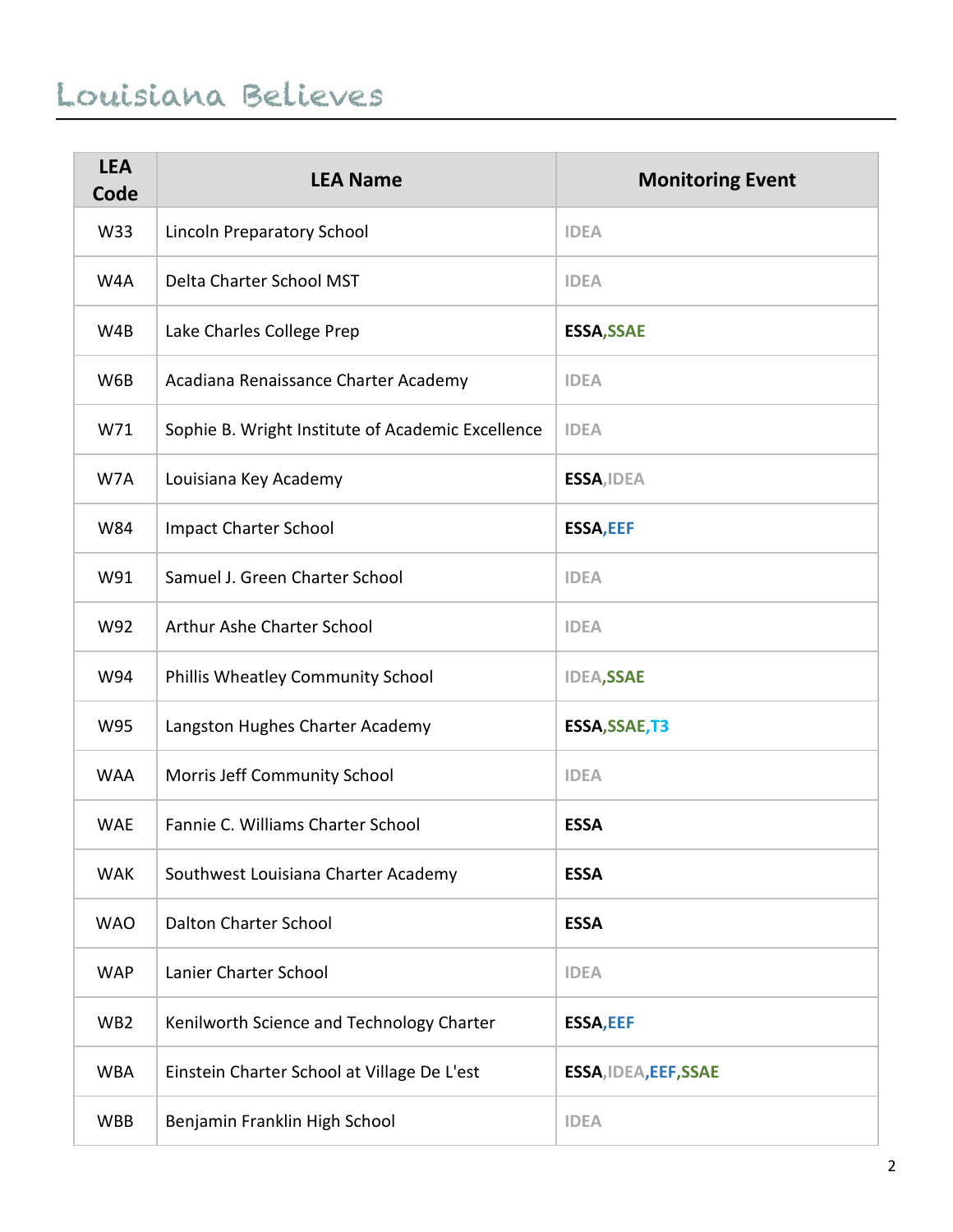## Louisiana Believes

| <b>LEA</b><br>Code | <b>LEA Name</b>                          | <b>Monitoring Event</b> |
|--------------------|------------------------------------------|-------------------------|
| <b>WBC</b>         | Alice M Harte Elementary Charter School  | <b>IDEA,EEF</b>         |
| <b>WBG</b>         | Robert Russa Moton Charter School        | ESSA, IDEA, EEF, SSAE   |
| WBJ                | <b>ENCORE Academy</b>                    | ESSA, IDEA              |
| <b>WBK</b>         | <b>Bricolage Academy</b>                 | <b>IDEA</b>             |
| <b>WBL</b>         | <b>Wilson Charter School</b>             | ESSA, IDEA              |
| <b>WBM</b>         | Einstein Charter High School at Sarah To | ESSA, EEF, T3, SSAE     |
| <b>WBN</b>         | Einstein Charter Middle Sch at Sarah Tow | <b>IDEA,SSAE</b>        |
| <b>WBO</b>         | Einstein Charter at Sherwood Forest      | <b>ESSA, SSAE</b>       |
| <b>WBT</b>         | Audubon Charter School - Gentilly        | <b>IDEA</b>             |
| <b>WBU</b>         | Rosenwald Collegiate Academy             | <b>IDEA,EEF</b>         |
| WJ1                | Abramson Sci Academy                     | ESSA, IDEA              |
| WJ2                | G W Carver High School                   | <b>ESSA</b>             |
| WJ4                | Livingston Collegiate Academy            | ESSA, IDEA, DSS         |
| WJ5                | Collegiate Baton Rouge                   | <b>ESSA</b>             |
| WU1                | Success @ Thurgood Marshall              | <b>ESSA, SSAE</b>       |
| WV1                | Arise Academy                            | <b>IDEA</b>             |
| WV <sub>2</sub>    | Mildred Osborne Charter School           | ESSA, IDEA, SSAE        |
| WZ2                | ReNEW SciTech Academy at Laurel          | <b>ESSA, SSAE</b>       |
| WZ3                | ReNEW Dolores T. Aaron Elementary        | <b>ESSA, SSAE</b>       |